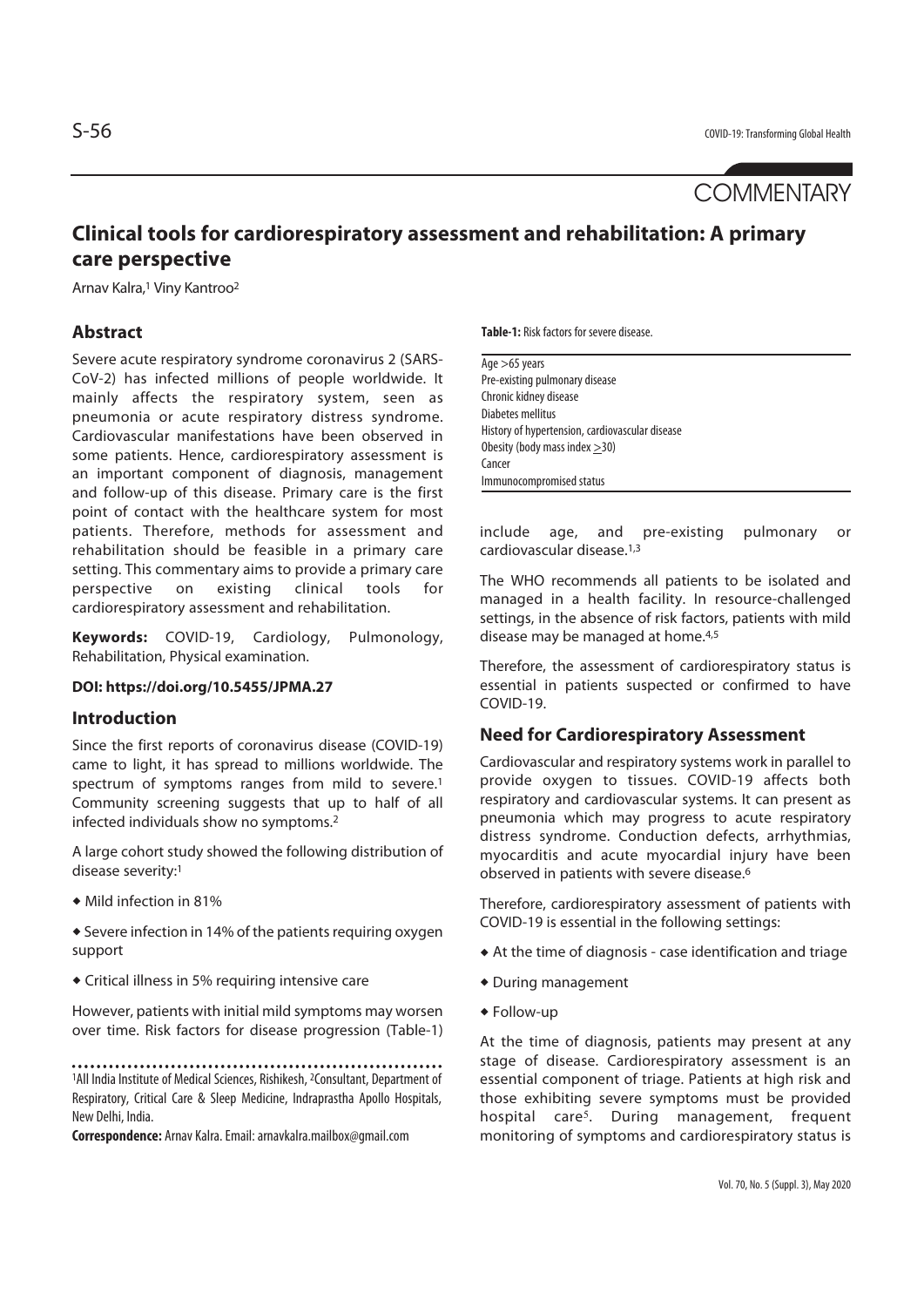COVID-19: Transforming Global Health  $S$ –57

essential for the detection and management of any changes in the patient's condition.5 This disease may result in cardiorespiratory sequelae, especially in patients with severe illness. Close follow-up of cardiorespiratory status is essential to advise appropriate rehabilitation measures.

# **Cardiorespiratory Assessment**

Droplet and contact precautions must be taken while examining suspected patients. At the time of diagnosis, assessment is aimed at case identification and appropriate triage. Hence, it should focus on:5

#### **History**

- $\triangle$  History of fever, cough, shortness of breath
- Travel/residence in a location with COVID-19 community transmission
- Contact with a confirmed/probable COVID-19 case
- Presence of risk factors (Table-1)

#### **Signs**

 $\bullet$  General condition of the patient, including mental status

- $\triangleleft$  Respiratory distress
	- **Exercise Shortness of Breath**
	- Fast breathing
	- Cyanosis

<sup>n</sup> Use of accessory muscles - alae nasi, sternocleidomastoid contraction

- <sup>n</sup> In children grunting, chest indrawing, danger signs (altered feeding, activity, mental status, convulsions)
- Cardiovascular distress
	- Weak pulse
	- $\blacksquare$  Delayed capillary refill (> 3 s)
	- **ELOW blood pressure**

### **Investigations**

- $\bullet$  Pulse oximetry, to assess hypoxia
- $\bullet$  Chest X-ray, to assess the extent of lung involvement
- $\triangleleft$  ECG, to assess cardiovascular status
- POCUS (Point of Care Ultrasound), for cardiac, lung and vascular assessment

# **Patients can be classified into the following categories:**

- $\bullet$  Mild: Uncomplicated upper respiratory tract infection without shortness of breath
- $\bullet$  Moderate: History of shortness of breath
- $\bullet$  Severe: Any of the following features<sup>1,5</sup>
	- Hypoxia (oxygen saturation  $\leq$ 93 % on room air, or partial pressure of arterial oxygen (PaO2)/ percentage of inspired oxygen (FiO2) <300 mmHg)
	- Tachypnoea (respiratory rate >30 breaths per minute) or respiratory distress
	- More than 50 percent involvement of the lung parenchyma on chest imaging

#### **Management**

WHO guidelines recommend all patients should be isolated and managed in a health facility. In resourcelimited settings, in the absence of risk factors, patients with mild disease may be managed at home.<sup>4,5</sup>

Patients with mild disease should undergo twice-daily monitoring for fever and other symptoms. In case of worsening of symptoms or emergence of dyspnoea, patients should be assessed for hospitalisation. If testing facilities are limited, isolation is recommended for at least 7 days after onset and 3 days after the resolution of symptoms.7 Patients with moderate or severe disease require frequent monitoring of cardiorespiratory status. WHO and local guidelines may be consulted for hospitalbased management.5

When available, POCUS may play an important adjunct role in cardiorespiratory assessment. The American Society of Echocardiography has defined a POCUS protocol covering cardiac, lung, and vascular assessment in patients with suspected or confirmed COVID-19 infection.8

# **Rehabilitation and Follow-up**

Rehabilitation of patients with COVID-19 is as important as assessment. Most (95%) patients with mild to moderate symptoms will recover from the disease.<sup>1</sup> They will form a large part of the total population, especially in badlyaffected areas. Cases with mild infections may not return for follow-up visits as they are unlikely to have any respiratory or cardiac sequelae or symptoms. Attention must be focused on patients who have recovered from moderate or severe disease, specifically those who required ventilatory support.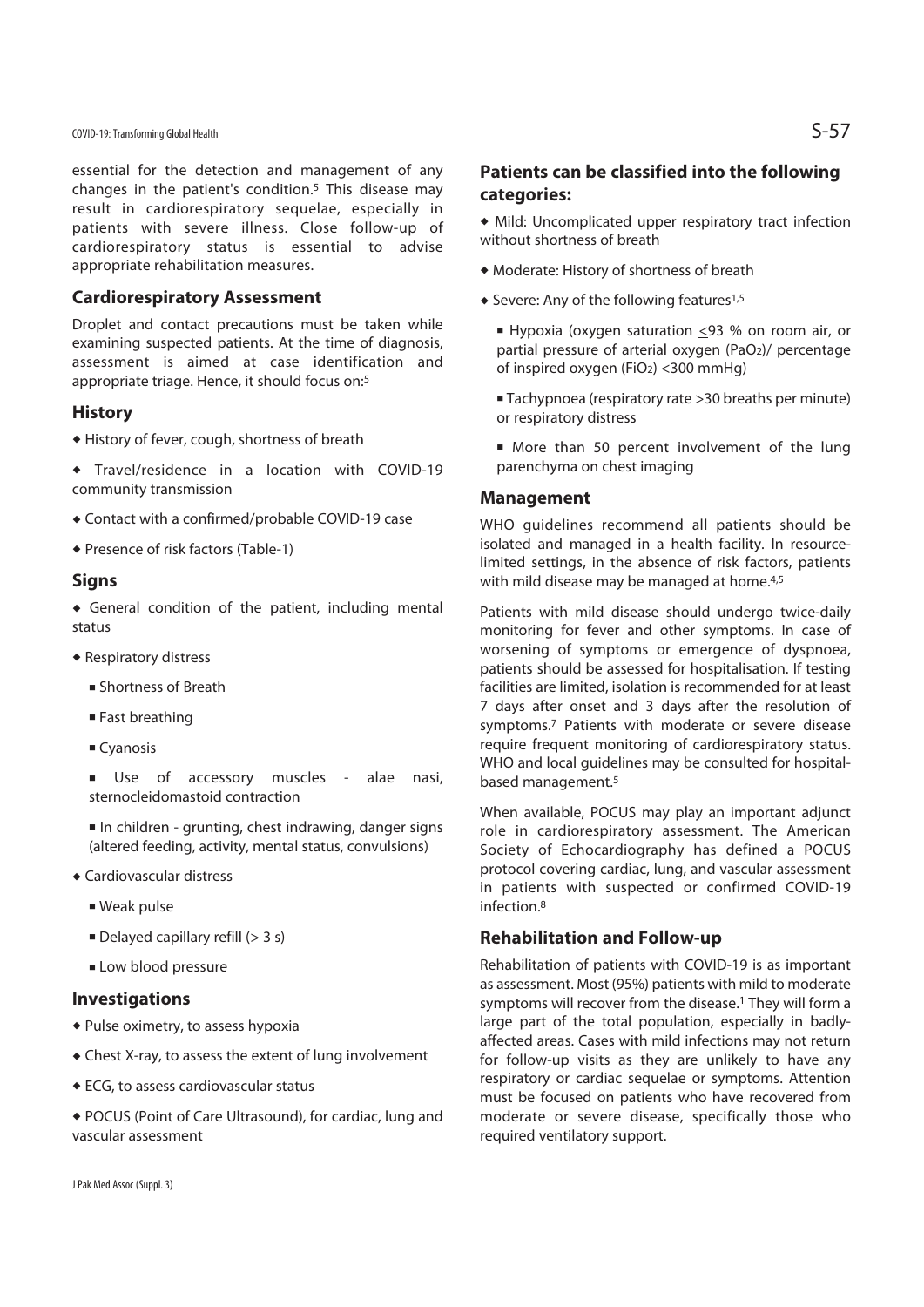Rehabilitation has multiple facets. One must focus on both physical and mental health. The public health response has resulted in economic difficulties. Long periods of isolation and social stigma take their toll. An ideal rehabilitation programme should take these issues into account and try to address them as much as possible.

Physical health rehabilitation includes both pulmonary and cardiac components. Pulmonary rehabilitation needs are assessed during follow-up visits in primary health centres equipped for this. This assessment is similar to an assessment done for various other respiratory ailments causing dyspnoea. Dyspnoea can be assessed by one of the following:9

- $\bullet$  Modified Medical Research Council Scale
- **\* American Thoracic Society Shortness of Breath Scale**
- **\* Borg Dyspnoea Scale**
- ◆ Visual Analogue Scale

However, the scale used should be consistent and be the one that most assessors are comfortable using. Borg

**Table-2:** Various methods of cardiorespiratory and psychosocial assessment.

Dyspnoea scale  $\geq$ 3 has been proposed as a threshold to start 15-45 minutes daily exercise in Chinese recommendations for respiratory rehabilitation in adults with COVID-19.10 Other means of cardiorespiratory and psychosocial assessment is highlighted in Table-2.

### **Socioeconomic Rehabilitation**

Considering governments across the globe have had to resort to drastic measures to contain the pandemic, this disease has also led to economic slowdown and repercussions. Every effort should be made to assess this impairment and effect on the society. Various sociocultural and non-governmental organisations (NGOs) can be involved at the primary health centre to address this need by arranging interviews with affected individuals. However, it should be ensured that this should not be a burden on already preoccupied and busy healthcare facilities. This can be addressed by referring needy persons to nearby social care organisations.

Social stigma attached to the disease can also be assessed by these organisations side-by-side by personal interviews. Educational material in the form of print and

| Dyspnoea                                             | • Modified Medical Research Council Scale                                                                                                                                |
|------------------------------------------------------|--------------------------------------------------------------------------------------------------------------------------------------------------------------------------|
|                                                      | American Thoracic Society Shortness of Breath Scale                                                                                                                      |
|                                                      | <b>Borg Dyspnoea Scale</b>                                                                                                                                               |
|                                                      | Visual Analogue Scale                                                                                                                                                    |
| <b>Respiratory Function Evaluation</b> <sup>11</sup> | ■ Spirometry with FEV1/FVC ratio, FVC and FEV1. This will not only provide information about their baseline function but will also guide follow                          |
|                                                      | up to assess the effect of intervention.                                                                                                                                 |
|                                                      | Diffusing Capacity of Carbon Monoxide (DLCO) by single breath technique. This is low in studies done in patients with H1N1 ARDS 6 months<br>after disease. <sup>12</sup> |
|                                                      | ■ Arterial blood gas to assess oxygenation, CO2 retention, and requirement of long term oxygen therapy (LTOT)                                                            |
| <b>Respiratory Muscle Function</b>                   | • Maximum Inspiratory Pressure (MIP)                                                                                                                                     |
|                                                      | Maximal Expiratory Pressure (MEP)                                                                                                                                        |
| <b>Muscle Strength Tests</b>                         | • Manual Muscle Test (MMT)                                                                                                                                               |
|                                                      | Isokinetic Muscle Testing (IMT)                                                                                                                                          |
|                                                      | I Joint ROM test to rule out contractures                                                                                                                                |
|                                                      | ■ Balance functional evaluation: Berg balance scale (BBS)                                                                                                                |
| Aerobic Exercise Testing                             | $\blacksquare$ 6 Minute walk test                                                                                                                                        |
|                                                      | ■ Cardiopulmonary exercise testing (CPET)                                                                                                                                |
| <b>Cardiac Evaluation</b>                            | ■ ECG to evaluate post-cardiac injury arrhythmias (Seen in 16.7 % of hospitalised patients in Canada.) <sup>13</sup>                                                     |
|                                                      | Echocardiography in physician's office to follow up acute cardiac injury                                                                                                 |
|                                                      | Treadmill testing after ruling out significant hypoxia and arrhythmias                                                                                                   |
|                                                      | ■ Cardiopulmonary exercise testing if available                                                                                                                          |
| <b>Psychosocial Assessment</b>                       | General Interview: Physical appearance, Verbal and Nonverbal communication                                                                                               |
|                                                      | " Coping mechanisms: Solution finding, rational thinking                                                                                                                 |
|                                                      | Social Engagement and disability assessment due to chronic sequelae                                                                                                      |
|                                                      | Evaluation of activities of daily living                                                                                                                                 |
|                                                      | Interview of family members to provide valuable insight                                                                                                                  |
|                                                      | ■ Quality of Life assessment — WHO-QOL questionnaire                                                                                                                     |
|                                                      | ■ Cognitive assessment to assess the ability to engage with respiratory rehabilitation.                                                                                  |

FEV1 Forced expiratory volume in first second; FVC Forced vital capacity; ARDS Acute respiratory distress syndrome; ROM Range of motion.